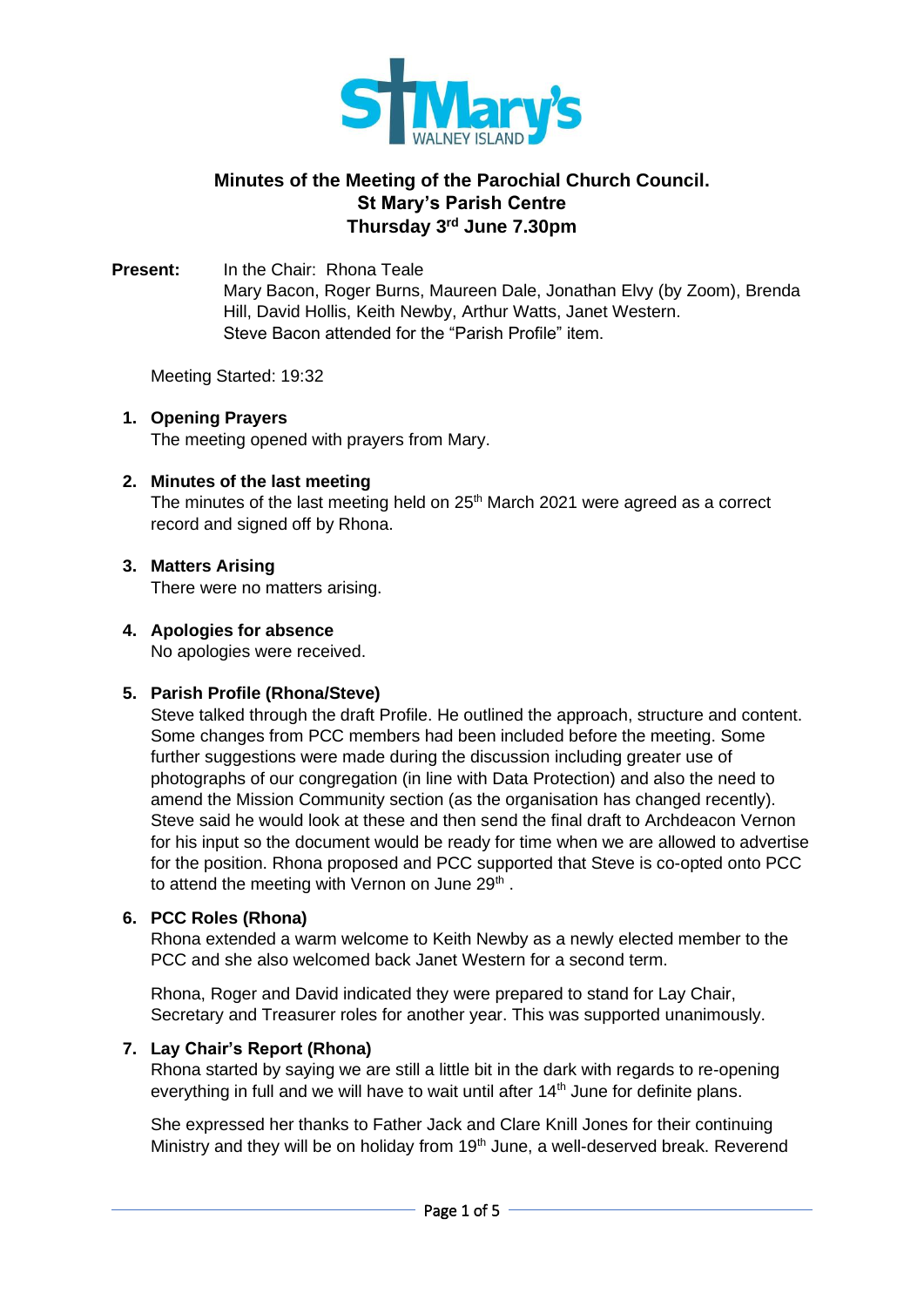

Clive will be taking the Holy Communion Service at 10 a.m. on June,  $20<sup>th</sup>$  and baptising his Great Nephew George Thomas Castle during the Service.

She recognised the hard work of Steve, Mary and Maureen on the Parish Profile and we are hopeful that Vernon will be able to give us more information when he comes so we can move forward and start advertising the vacancy.

David, Maureen and Rhona joined a Zoom call regarding 2022 Parish Offers within the Mission Community. Rhona proposed that PCC hold an extraordinary meeting on Thursday July 1<sup>st</sup> at 1930 in the Parish Centre to fully discuss the documents as Vernon needs a response by mid July. **ACTION: Mary to print and circulate copies of the Parish Offer documents.**

We only have 3 names listed for Church yard Cleaning Day on July 3<sup>rd</sup>. Following discussion on availability PCC agreed the date should be moved back to Saturday July 17<sup>th</sup>. The Church Notice Sheet will be updated to reflect this.

Rhona said it was with sadness that we learned of Jim Lourie's passing .As many St. Mary's Parishioners will want to support Chris we will seat everyone who comes in a Covid secure way.

Rhona shared there have been a number of resignations and appointments within the Barrow Mission Community, as follows:

- Revd Aimee Lynch, has been appointed as Interim Team Vicar of the Benefice of South Barrow Team Ministry and Associate Priest in the Benefice of the North Barrow Team Ministry from the 1st July 2021.
- Sarah Richardson, GP will be ordained Deacon and serve her curacy in the Barrow Mission Community, with St Paul's & Grace Church as her 'base'.
- Markus 'Opa' Geibel will be joining in September as Pioneer Enabler in Barrow.
- In the Methodist community the Revd Dr Helen Hooley has been appointed Methodist Superintendent, Revd Jennet McLeod will retiring with Revd Zena Smith and Sophie Carnaby taking up new posts outside the area.

# **8. Treasurer's Report (David)**

David ran through the finances for the first 5 months of the year. He said that we had now paid £12.5k (52%) of our Parish Offer for the year. Whilst Stewardship income and Gift Aid Tax was up other sources of income were down leaving us £8.7k down on income compared to 2020. Expenditure is up by £3k on 2020 mainly driven by our earlier payments of the Parish Offer and increased Fabric Fund expenditure. Covid could have made the situation much worse but we have managed the finances appropriately. Church insurance is due shortly at £4.4k.

Rhona thanked David for keeping us on the straight and narrow in these difficult times.

#### **9. Churchwardens Report (Maureen)**

Maureen referred to her report which had been issued prior to the meeting. She summarised the key points of interest.

Christian Aid Week took place during the week 10th-16th May and £152 was raised.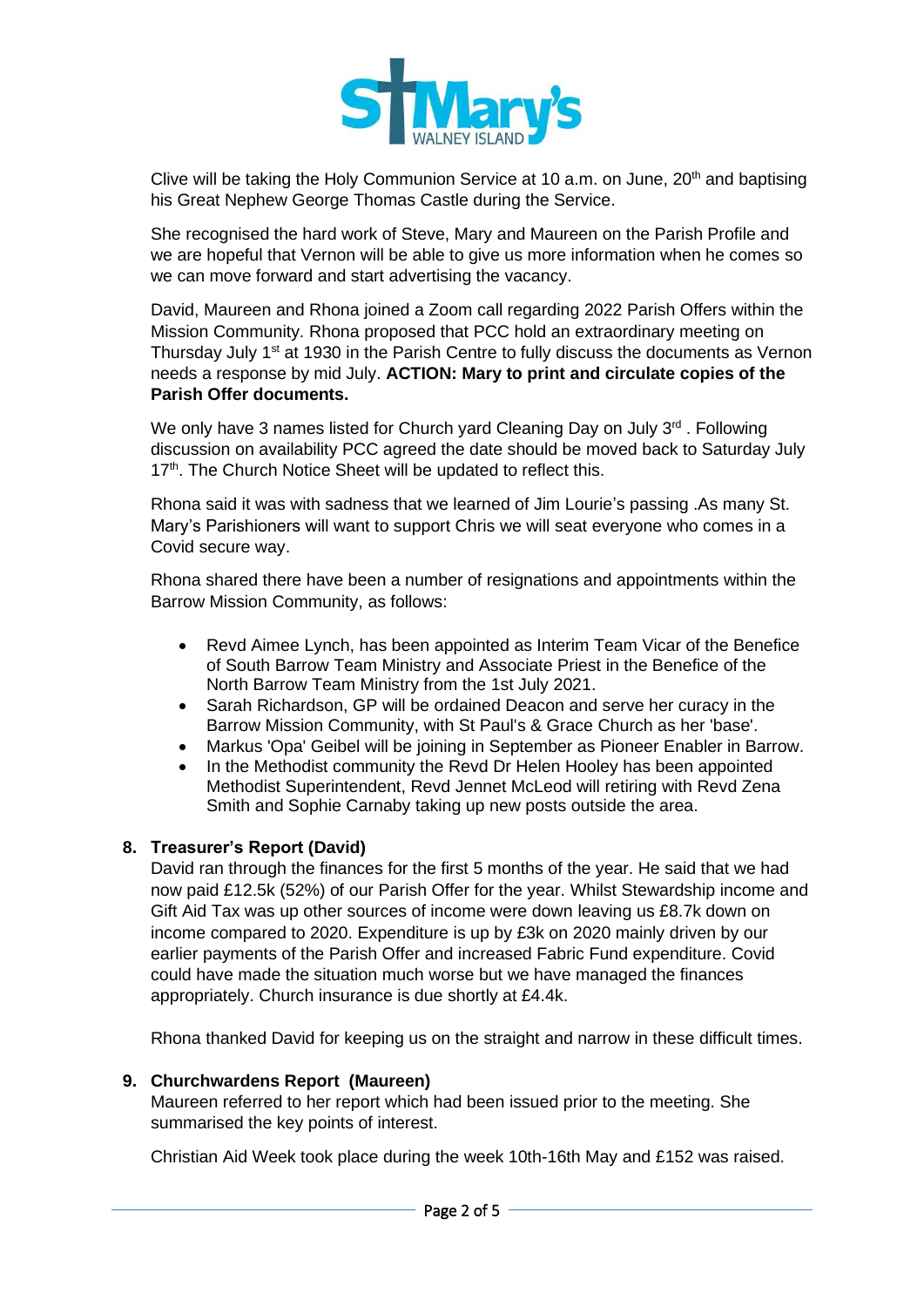

We welcomed children from South Walney Infants School into Church with their clipboards and iPads to look at the various items in the church building and to ask questions. It was lovely to see their happy little faces as this was the first time they had been on a school outing since the lifting of lockdown restrictions. Maureen and Brenda were challenged by their many questions.

There have been more requests from families wishing to have their children baptised and we are almost fully booked to the end of this year. There are 4 weddings booked to date for this year. The funeral took place on 24th May for Jane Thompson, a long serving local teacher from South Walney Infant School.

St. Mary's Centre re-opened on 13th May with the return of Slimming World, the Dance Group and some of the Uniformed Organisations. Several birthday parties have been booked, numbers as per covid restrictions.

# **10. Barrow Mission Community (Maureen)**

The Barrow Mission Community continues to meet on Tuesday mornings for prayer via Zoom and hopes to resume F2F meetings in the near future. She referred us to Rhona's earlier comments on changes to be made in the Mission Community.

### **11. Safeguarding (Rhona)**

Rhona reported there had been no significant changes. We continue to use track and trace and new members of PCC have been given DBS forms.

We try to keep to the limit of 50 for funerals, as they are unlimited but providing people give names and contacts for track and trace and we can safely seat them within the Church we are letting them in.

We continue to use one way in and out of Church where possible.

# **12. PCC Sub-committee Reports**

# **1. Buildings and Property (Roger)**

Roger referred to his report which had been issued prior to the meeting. He summarised the key points of interest.

The Sub-committee met on May 12th through Zoom to manage the risks to church property. Key repair and maintenance activities included window covers, porch door and tree removal. The Parish Centre has been added to our risk tracking so we can maintain the building safely and effectively for the community.

# **2. Communications and Connect (Roger)**

The Sub-Committee met in May and reflected on the good progress made through the use of digital and traditional communications. The team identified a couple of items that could benefit the church.

The use of an Online Donations service on the website and Facebook can allow people to donate to church funds digitally. It's used by many churches in the region. PCC agreed we should progress this. In parallel the Mission Community has secured a Card Read for us to allow credit card donations to be made to church. It does not require wifi at point of use as transactions can be uploaded later. David has been looking at this. **ACTION: Roger and David to align efforts to provide coherent digital "Giving" service.**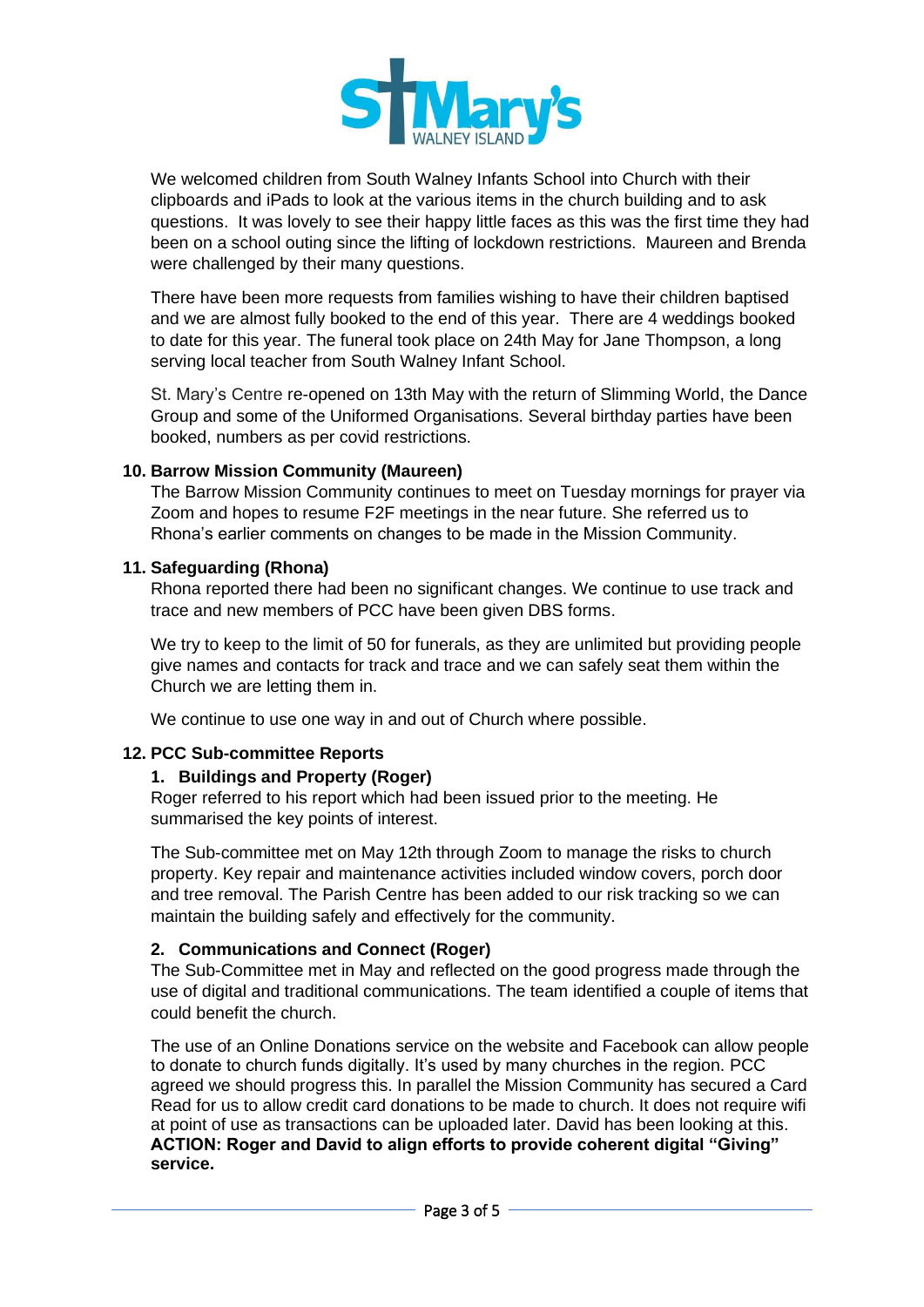

The introduction of wifi into church and Parish Centre was discussed. It could allow online streaming of music and video into and out of church as well as offering other benefits such as providing an office work base. PCC agreed but wanted to know the costs. **ACTION: Roger to identify wifi options and costs for PCC approval.**

# **3. Worship (Maureen)**

The Worship Committee has continued to meet via Zoom to prepare material for services for the 4th Sunday of every month which also included Palm Sunday Easter Day, and Pentecost. Different members of the team have led Reflections and Talks. It is hoped that we will soon be able to physically meet.

#### 4. **Baptism (Maureen)**

No baptisms have taken place in the past two months but we've received requests for available dates. Our first Baptism Preparation Evening takes place on Tuesday 8th June with two families whose children will be baptised on Sunday 20th June.

### **13. Secretary's Report and Correspondence (Roger)**

Roger had prepared the required paperwork and meeting process for the APCM. Following the meeting the election results and list of officials was sent to Carlisle.

Roger worked with Sarah Mackie to arrange a PCC meeting with Archdeacon Vernon.

### **14. Charity Giving (Jonathan)**

To be put back to the September meeting to allow Jonathan to be present F2F.

# **15. Any Other Urgent Business**

# **1. Quinquennial 2021 (Rhona)**

The Survey will take place on Tuesday 13<sup>th</sup> July. Rhona will arrange entry to church.

# **2. Meeting with Archdeacon Vernon (Roger)**

The meeting with Vernon is on Tuesday 29th June at 1900 in Church PCC members are asked to reflect on questions that need to be asked. The main topic will be the Barrow Parish Offer and future clergy numbers. **ACTION: Roger to circulate the current list of Q&As regarding our Suspension of Presentation.**

#### **3. Parish Centre Cleaner (Maureen)**

Our Centre Cleaner has given notice that she wishes to reduce her hours and we are in the process of recruiting another lady to help with the cleaning.

#### **4. Faith in Furness Radio (Maureen)**

Churches are being asked to contribute to the continued broadcasting of local religious worship and news. PCC agreed to offer £100 and suggested a change in broadcast hours to an evening 1900-200 slot. Maureen will follow up with Robin Ham.

# **5. Resuming "Normal" Church life (Rhona)**

Rhona said Rainbows, Brownies and Guides plus Slimming World and the Dance Group have resumed activities in the Centre and some parties have been booked. We do not expect any significant changes until further Government announcements. The Centre kitchen will be tested out for a small buffet for the Christening on June  $20<sup>th</sup>$ . If all